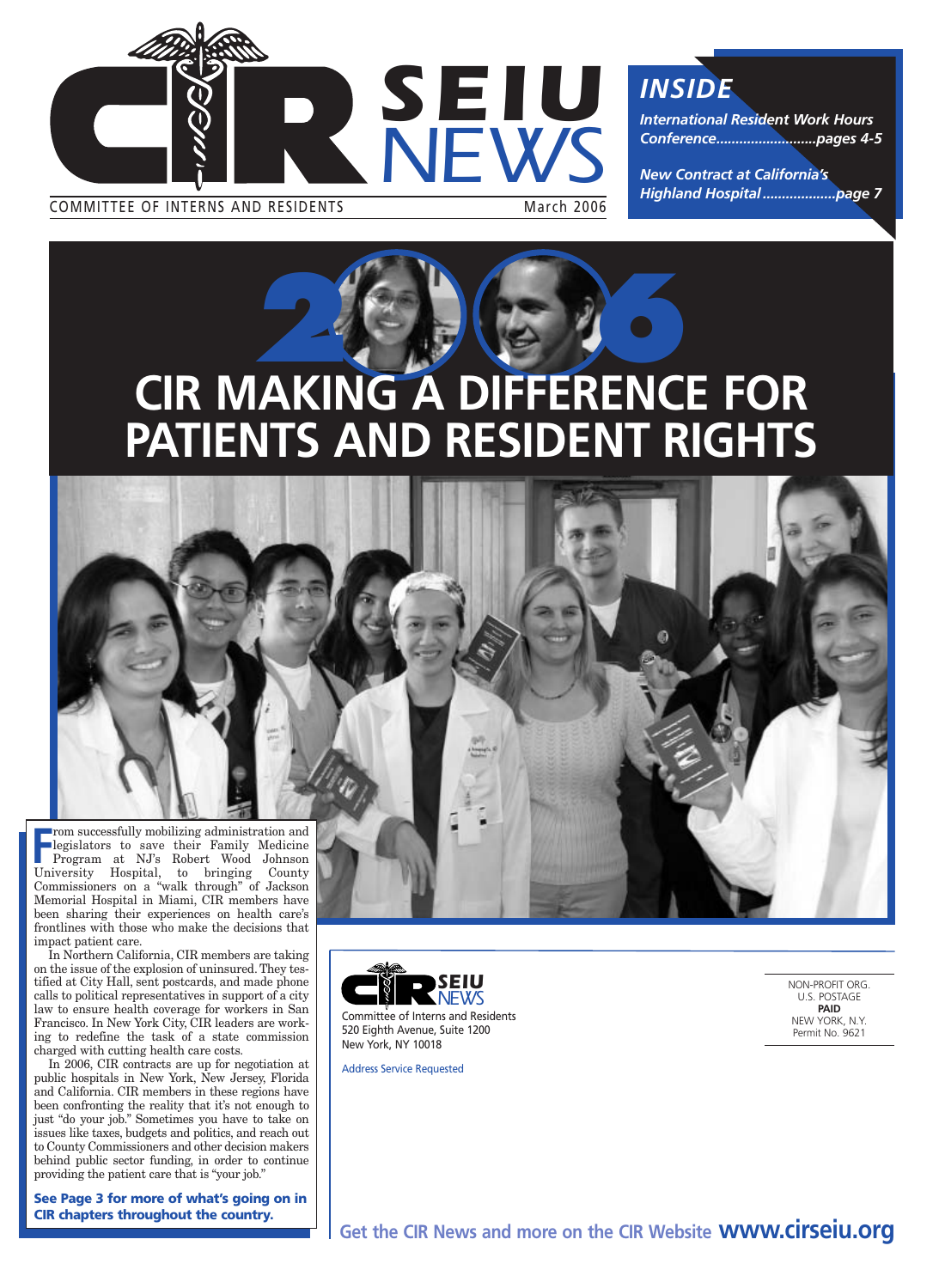

#### **Committee of Interns and Residents** National Affiliate of *SEIU*

National Headquarters 520 Eighth Avenue, Suite 1200 New York, NY 10018 (212) 356-8100 (800) CIR-8877

E-mail: info@cirseiu.org http://www.cirseiu.org

555 Route 1 South, Third Floor Iselin, NJ 08830 (732) 596-1441

1 Boston Medical Center Place Boston, MA 02118 (617) 414-5301

1400 NW 10th Ave., Suite 1210 Miami, FL 33136 (305) 325-8922

1338 Mission Street, Fourth Floor San Francisco, CA 94103 (415) 861-5235 Box 512075 Los Angeles, CA 90051 (310) 632-0111

Washington, DC Office (202) 872-5838 Ave. San Ignacio 1393 Urb. Altamesa, San Juan P.R. 00921 (787) 775-0720

#### **EXECUTIVE COMMITTEE 2005-2006**

Barbie Gatton, MD *President* Simon Ahtaridis, MD, MPH *Executive Vice President* Rajani S. Bhat, MD *Secretary-Treasurer*

#### **REGIONAL VICE PRESIDENTS**

Christine Dehlendorf, MD

*Northern California* Gina Jefferson, MD *Southern California*

Paola Sequeira, MD *Southern California*

Zachary Pearson-Martinez, MD *Florida*

> Hillary Tompkins, MD *Massachusetts*

Cristin McKenna, MD *New Jersey/DC*

Ayodele Green, MD *New York*

> Gene Lui, DO *New York*

Andrea Maritato, MD *New York*

James Rodriguez, MD *New York*

Marino Tavarez, MD *New York*

•

Mark Levy *Executive Director* Cara Metz *Editor*

#### **President's Report • • • • • • • • • • • • • • • • • • • • • • • • • • • • • • • • •**

# Seniors, get ready! *Taking that Next Step from Residency* BARBIE GATTON, MD

From the beginning of internship,<br>
residents look forward to the day<br>
that they finish residency, and<br>
take that first is a from training residents look forward to the day that they finish residency, and take that first job after training. However, some of those last, logistical steps can turn into stumbling blocks. There are things that those of you in your final year of training should start to think about now, if you have not already. You send out your CV, you interview, and you accept a position. Most residents think that this is all you need and you can merrily show up and start practicing. I would like to warn you right now that it is not that simple.

There can be an unexpected gap between residency and your new position. Each hospital or clinic has its own credentialing procedure. None of them are quick. In some states, the hospital medical board meets only once a month. If that happens to be on the 27th and you were planning to start on the 1st, you may have some unanticipated (and unpaid) vacation. That happened to a colleague of mine, who moved across the country. He arrived in his new home broke, only to find out that he would not be able to work clinically until he met with the hospital board, which did not meet until the next month.

I did not have to be interviewed by the credentialing committee. However, I had to fill out applications in three different offices and have my pre-employment physical at a different hospital in the same chain.

Different states have different levels of efficiency when applying for licensure. The process can take anywhere from three weeks to six months. Many people wait until the end of their training to apply and so state licensing agencies become overwhelmed with applications in the spring. If you apply late, it will take longer to obtain your license.

Money can be a problem. There are a lot of extra expenses before you receive your first paycheck. Save now! There are licensing costs, board certification fees, DEA number fees, moving expenses, and more. Every specialty has its own timeline and process for Board Certification. Be sure to know all of the deadlines and fees that apply to your specialty.

Many doctors find themselves adding several thousands of dollars of debt at a time when they are least able to pay. People expect to have an increase in salary, so they spend more toward the end of residency (a new car, new clothes, see list below). Then they are delayed in starting their new job because of license or



credentialing or both. Instead of celebrating, they find themselves sweating over their inability to make ends meet. Too many of my friends solved this problem by living on high-interest credit cards, loans from parents, or actually moving in with their parents.

A little planning now can help prevent this unnecessary stress. The key lessons that I learned from my own, and my colleagues' experiences, are condensed into these nuggets of wisdom:

1. Start saving money now. I can't say this enough. Literally.

2. Ask your new employer about the

details of the credentialing process in your facility. How many applications (human resources, your department, Medicaid/ Medicare, credentialing)? Do you need a preemployment physical? Can it be performed by your primary care doctor or does it need to be done by their employee health office? What part of your previous health records do they need? Who makes the final decision and do they require a personal interview?

- 3. Find out the requirements in your state for licensure, and the typical timeline.
- 4. Apply for a DEA number, if you need to.
- 5. Don't buy a BMW. Or a house. Or a boat…just yet.

**"Many doctors find themselves adding several thousands of dollars of debt at a time when they are least able to pay."** 

- 6. What are your specialty requirements for Board Certification? What are the deadlines, and what are the fees?
- 7. If you are in the U.S. on a visa, you should have already initiated the process for the coming year. If not, DO IT NOW!!
- 8. Have a lawyer familiar with MD contracts look over your new contract before you sign it.
- 9. Everything will cost more than you think, so….
- 10. Don't forget to start saving now!

**POSITIONS TO BE FILLED: President Notice of Election of CIR National Officers**

**Executive Vice President**

#### **Secretary-Treasurer**

| <b>Vice Presidents:</b> |  |
|-------------------------|--|
|                         |  |
|                         |  |
|                         |  |
|                         |  |
| Northern California 1   |  |
|                         |  |
|                         |  |

#### **TERM OF OFFICE**

One year, commencing with the election at the 2006 National Convention and ending on the next election date.

#### **ELIGIBILITY REQUIREMENTS**

Members in good standing, who will be serving as housestaff officers at a member institution for the next residency year, shall be eligible to stand for election as officer. In addition to such persons, housestaff officers in good standing at a member institution for the current residency year, or a housestaff officer in good standing who is serving as a full-time officer of CIR during the year preceding the election, shall be eligible to stand for election as officer, but in no event shall service as officer commence or extend more than two years after separation from a housestaff program. No person may run for more than one Executive Committee office.

#### **NOMINATION PROCEDURES**

Nominations are to be made by petition signed by two delegates, which must be received in the CIR National Office at 520 Eighth Avenue, 12th floor, New York, N.Y. 10018 prior to May 10, 2006.

#### **CAMPAIGN PROCEDURE**

Officer elections will take place on Sunday, May 21, 2006, at the National Convention. Only delegates, and alternates who are replacing delegates who are in attendance at the National Convention, are eligible to vote.

**IF YOU HAVE ANY QUESTIONS, PLEASE CALL THE CIR NATIONAL OFFICE AT 1 (800) CIR-8877.**

**TOGRAPH**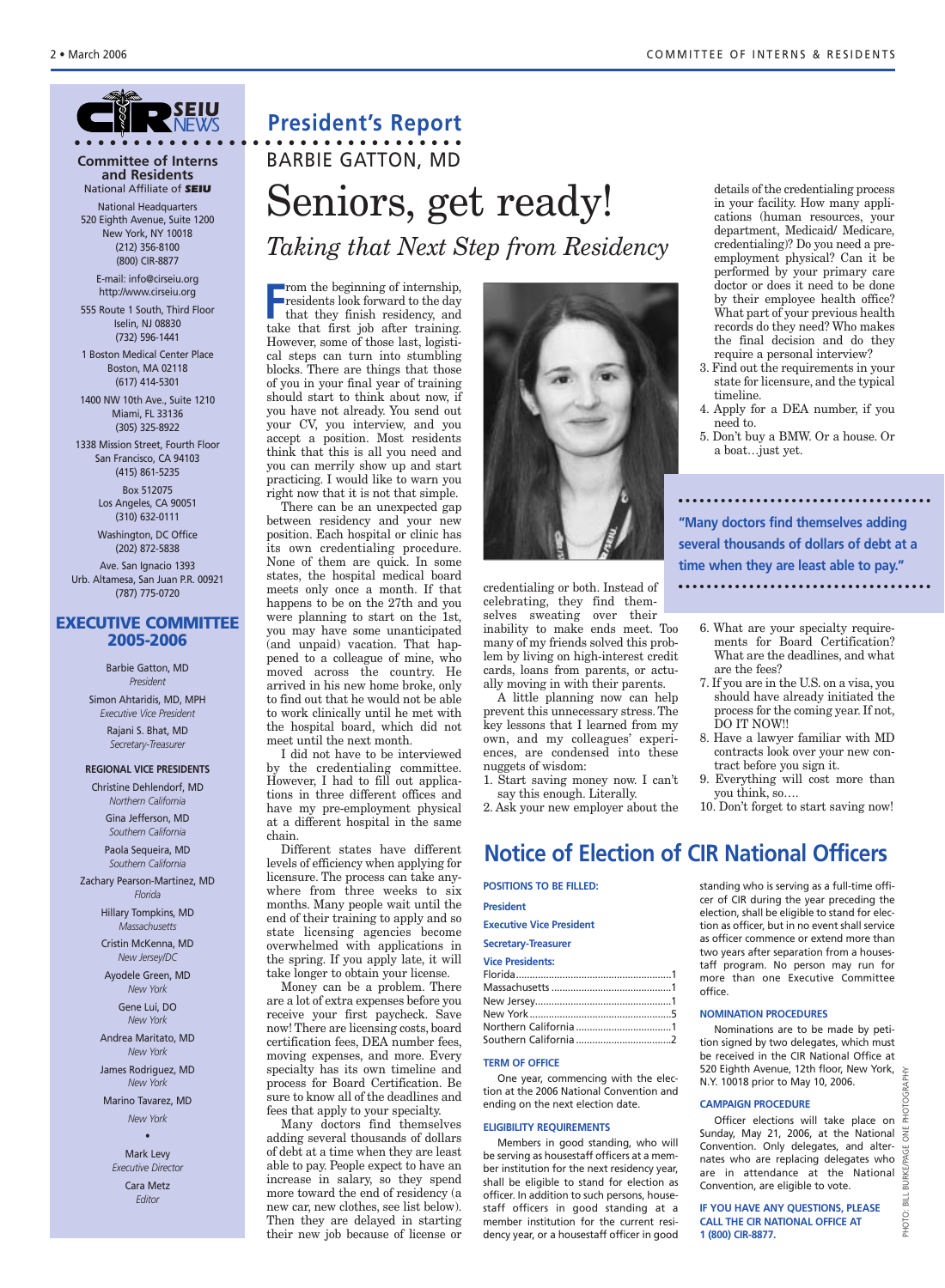# **PATIENT AND RESIDENT RIGHTS**

### *In New Jersey:* **Family Medicine Program to Continue at Robert Wood Johnson University Hospital**

For CIR residents at the Robert Wood Johnson University Hospital's Department of Family Medicine in New Brunswick, NJ, it took a lot of hard work to buck the trend towards specialization, and keep their program open. Their residency site was jeopardized after St. Peter's University Hospital withdrew its share of the funding in July of 2005. "The resident physicians and faculty in this program provide up to 50,000 outpatient visits a year," said CIR delegate Kennedy Ganti, MD, a PGY 3. Had the New Brunswick residency closed, he said, "our clinics would have had

**"There are Family Medicine programs closing throughout the country. What do we have that they don't? We have CIR." —Dr. Kennedy Ganti, PGY 3** 

trouble staying open. NJ already has a serious shortage of primary care physicians."

Dr. Ganti and his colleagues dis-



Chief Resident Rudy Patel, MD (left) and Dr. Kinshasa Morton leafletting at RWJ University Hospital.

cussed the situation with their program director and department chairman, and with other workers represented by unions at their hospital. "We felt that we had a duty to inform the public and elected officials that thousands of patients might lose their family physician," said Dr. Ganti. "We met with NJ legislators, the city council, and community groups, and presented our situation to Gov. Corzine. We had all our residents out and participating in a demonstration, with a full complement of CIR staffers, and attendings. We passed out cellphones so passersby could call legislators. It was a great experience! When you don't know what's going to happen, and have a public response

like we had, it's a tremendous feeling, and more important, it led to something."

At the end of all that work, there was a turnaround, and new interns are now being recruited for July, 2006. "We are thrilled that the hospital and medical school agreed to continue this program next year," said CIR Pres. Barbie Gatton, MD, "however, we need to ensure that this program continues to provide care to this urban, underserved community for years to come."

"Labor rights are not just about getting a paycheck. Participating in CIR is the best thing I ever did in my residency," said Dr. Ganti. "CIR makes us a force to be reckoned with, which helps in negotiations, and it helps residents that CIR is there for the health of residents and their programs. There are Family Medicine programs closing throughout the country. What do we have that they don't? We have CIR. When I joined this residency, it was as stable as anything. I didn't think I'd have to fight, but these fights are going to become more commonplace at clinics, hospitals and specialty programs," he said.

#### **CIR WORKS FOR US AND OUR PATIENTS**



**CIR Exec. Vice Pres. Simon Ahtaridis, MD, MPH** PGY 3, Internal Medicine Cambridge Hospital, Cambridge, Massachusetts

"Being a part of the nations' largest union of residents has given me a voice to advocate for my patients and their health care needs, whether it be at a hospital committee meeting, or at the State House. CIR's longstanding presence at my hospital has helped ensure that resident concerns are not only heard, but acted upon.

"In addition, CIR has given me first-hand experience with issues that will come up when I seek employment after residency. This includes understanding and writing an employment contract, negotiating a contract, and the business of medicine. These are skills that cannot be learned without actively participating, and using them."



#### **CIR Vice Pres. Christine Dehlendorf, MD**

PGY 4, Family and Community Medicine San Francisco General Hospital, San Francisco, California

"Having a union gives you the legal right to affect conditions at your workplace. At our hospital, CIR has enabled us to get a huge increase in compensation, which is appropriate to match the high cost of living in San Francisco. Equally important is having the administration at the table with us, and being able to explain what a day in the life of a resident is like. We sit across from the head of the Department of Public Health and are able to explain the on-theground realities of patient care in our institution.

"We've also won increases in our patient care fund. Working with CIR has definitely given me more leadership skills, and a sense that things can change, I can influence the world around me, and effectively advocate for my patients."

## **Fighting to Save St. Mary Hospital: A Hoboken Institution**

Five hundred people, including many CIR members, rallied on January 25th, 2006 to save St. Mary Hospital, a 143-year-old Hoboken, New Jersey facility which is in jeopardy of closing unless it can find a new buyer. Residents at UMDNJ's Family Medicine program are based at St. Mary Hospital."This is the only hospital in Hoboken, and St. Mary takes the lead in treating the underserved of Hudson County. Where would they go if this hospital closes?" asked Dr. Jose Gonzalez, CIR department rep and a PGY 2 in Family Practice."St. Mary is a gateway for future primary care

physicians in the area, and we want that to continue. Residents are only here for a couple of years, but the needs of the community don't disappear when we go."

As part of the broad-based Coalition to Keep St. Mary Hospital Open and Caring, CIR members have taken part in City Council hearings, met with their local politicians, and started an online campaign (join in at www.cirseiu.org/action/) urging Gov. Jon Corzine—a Hoboken resident to facilitate UMDNJ's acquisition of the facility. "During 9/11, St. Mary treated 8,000 people because of its

**"Residents are only here for a couple of years, but the needs of the community don't disappear when we go." —Dr. Jose Gonzalez, PGY 2**

strategic location near Manhattan and major transportation hubs," said one of St. Mary's medical directors, Angelo Caprio, MD, who is also a coalition member, and former CIR activist, in his testimony to the City Council.

"It was really emotional to see that our community is standing by us, and is part of the battle," Dr. Gonzalez said. City council members and politicians have been strong in their support of the hospital, including Hoboken's mayor, and State Senator Bernard Kenny. "We're still in negotiations with the governor to see if UMDNJ can take over St. Mary. At this point, it's all a matter of political power," Dr. Gonzalez said

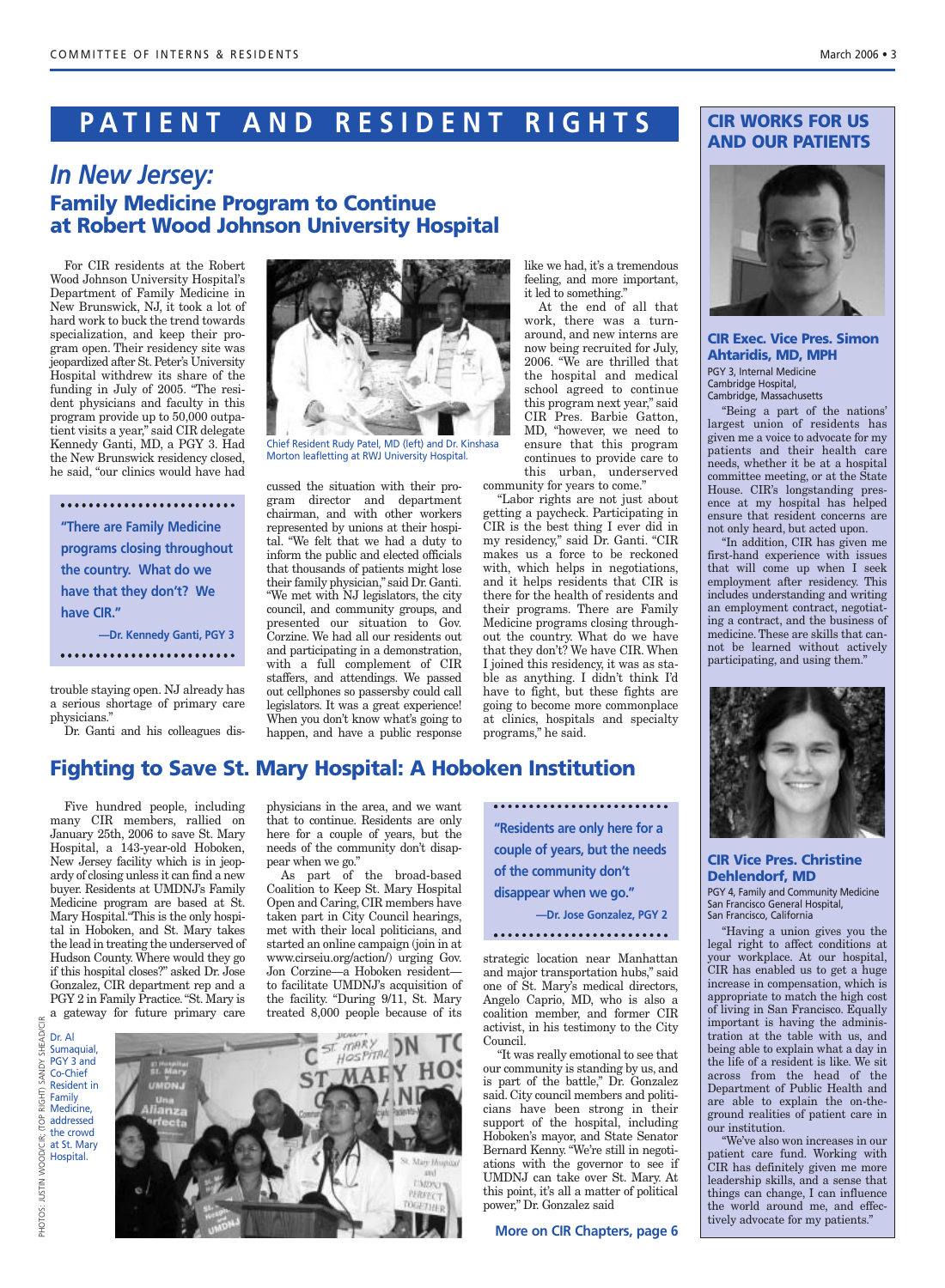# COMMITTEE OF INTERNATIONAL RESIDENT WORK HOURS Sleep researchers, resident and<br>administrators, and union

#### **Dr. Philippa Gander**

#### **Director, Sleep/Wake Research Centre, Massey University, New Zealand**

"There will be resistance to change. When people come up to me to say, 'I worked this and that number of hours and I was just fine,' I respond to them, 'you are an 'n' of 1. I have an n of 1366 and 64% is a pretty good response rate.' Residents are the sleepiest group I've ever come across! You can't just cut back on hours. This will only transfer more work to others. It's important to take a much more integrated look, a much more systems-based approach to redesign how the work gets done and by whom. In future research, we want to focus on the team – RNs and MDs."



#### **Dr. Charles Czeisler**

#### **Chair, Division of Sleep Medicine at Brigham and Women's Hospital Boston, MA**

"Let me give a case presentation: 39-yearold PGY 5 in anesthesia, driving home at 3 PM after a seven-hour shift fell asleep and caused an accident. As a PGY I, he had worked more than 30 consecutive hours and was also in an accident. How would this case be handled if it was in court? He would be evaluated as having had a history of falling sleep at the wheel and working long hours. In the preceeding 2-3 weeks he had taken home call in the ICU, and worked 2 weeks in a row, six hours of sleep each night with 3-4 pages a night. We got his cell and page records from the hospital. His sleep was clearly disrupted.

"Once we get this MD degree, we forget the commonsense things. Physicians need education in sleep medicine. This is a shared responsibility – it is institutional and it is personal. Why would we consider it reprehensible for someone to get behind the wheel of a car drunk, but not sleep deprived?"



attending physicians, hospital staff from New Zealand, Australia, Canada, the U.K., and the U.S. gathered in Auckland, New Zealand in late 2005 to tackle the internationally recognized problem of long work hours. "Alert and Awake for Everyone's Sake," was hosted by the New Zealand Resident Doctors Association, a national union that represents all of the country's 2,500 physicians in training.

New Zealand Resident Medical Officers, as they are called, have had strong contract language limiting their work hours since the mid-1980s. Consecutive on-call shifts greater than 16 hours are prohibited, cumulative week totals are capped at 72 hours and residents are guaranteed two full weekends off a month. And yet, the union reports that some 15% of New Zealand residents – surgeons in particular – still work 24+ hour shifts on occasion.

"We learned that we all have a problem with residents working excessive hours whether it's New Zealand, Australia, Canada, the United Kingdom or here in the States," said CIR President Barbie Gatton who represented CIR at the conference. "But it was also clear to us that we definitely have it the worst. People couldn't believe that we are routinely scheduled to be in the hospital for 24-30 hours."

The international sleep researchers presenting at the November 9-11 2005 conference were all in agreement that those long hours take a serious toll on patients and those who care for them.



Dr. Philippa Gander, Director of the Sleep/Wake Research Centre at Massey University in New Zealand, and former NASA physiologist, reported on the results of a just released national survey (*"Work Patterns of New Zealand Resident Medical Officers: Implications for Doctors and Patients and Strategies for Improvement," Nov. 5, 2005*). The four-page survey was completed by 64% of the country's full time residents in training. The results caused Dr. Gander to conclude "this is the sleepiest group of people I've ever come across."

According to Dr. Gander, the survey revealed that 15% of Resident who care for them.<br>  $\psi$  is revealed that 15% of Resident of the Division of Sleep Medicine at  $\psi$  is represented that 15% of Resident of the Division of Sleep Medicine at  $\psi$ 

Medical Officers were required to be available for work for at least 24 hours continuously on at least one occasion; 42% had fallen asleep at the wheel while driving home from work; and fully two-thirds could recall making a fatigue-related clinical error at some time in their careers.

There will be resistance to change, summed up Dr. Gander, but the evidence speaks for itself."When people come up to me to say, 'I worked this and that number of hours and I was just fine,' I respond to them, 'you are an 'n' of 1. I have an 'n' of 1366 and 64% is a pretty good response rate.'"

Charles Czeisler, MD, PhD, Chair of the Division of Sleep Medicine at

#### **"Sharing Across Borders"**



Canada, Australia and New Zealand. This is an exciting opportunity to explore critical issues facing the medical profession on a global scale. The health sector faces the challenge of handling the results of fatigue which compromise the health and safety of both doctors and their patients."

**Dr. Deborah Powell** General Secretary New Zealand Resident Doctors Association

#### **"Our Issues are Universal"**



"It's refreshing to hear consultants [attendings] saying the same things that we say. We assume that they don't want change, but they do. Our issues – in all countries – are universal. House Officers in the U.S. have it worse than us, but it's not perfect here either. It's taken us 20 years to be mostly in compliance [with call shift maximums of 16 consecutive hours]. But 15% of us are still doing 24-hour call, and that's a problem. But we will change."

**Dr. Deralie Flower** 4th year,Ob-GYN Registrar President NZ Resident Doctors Association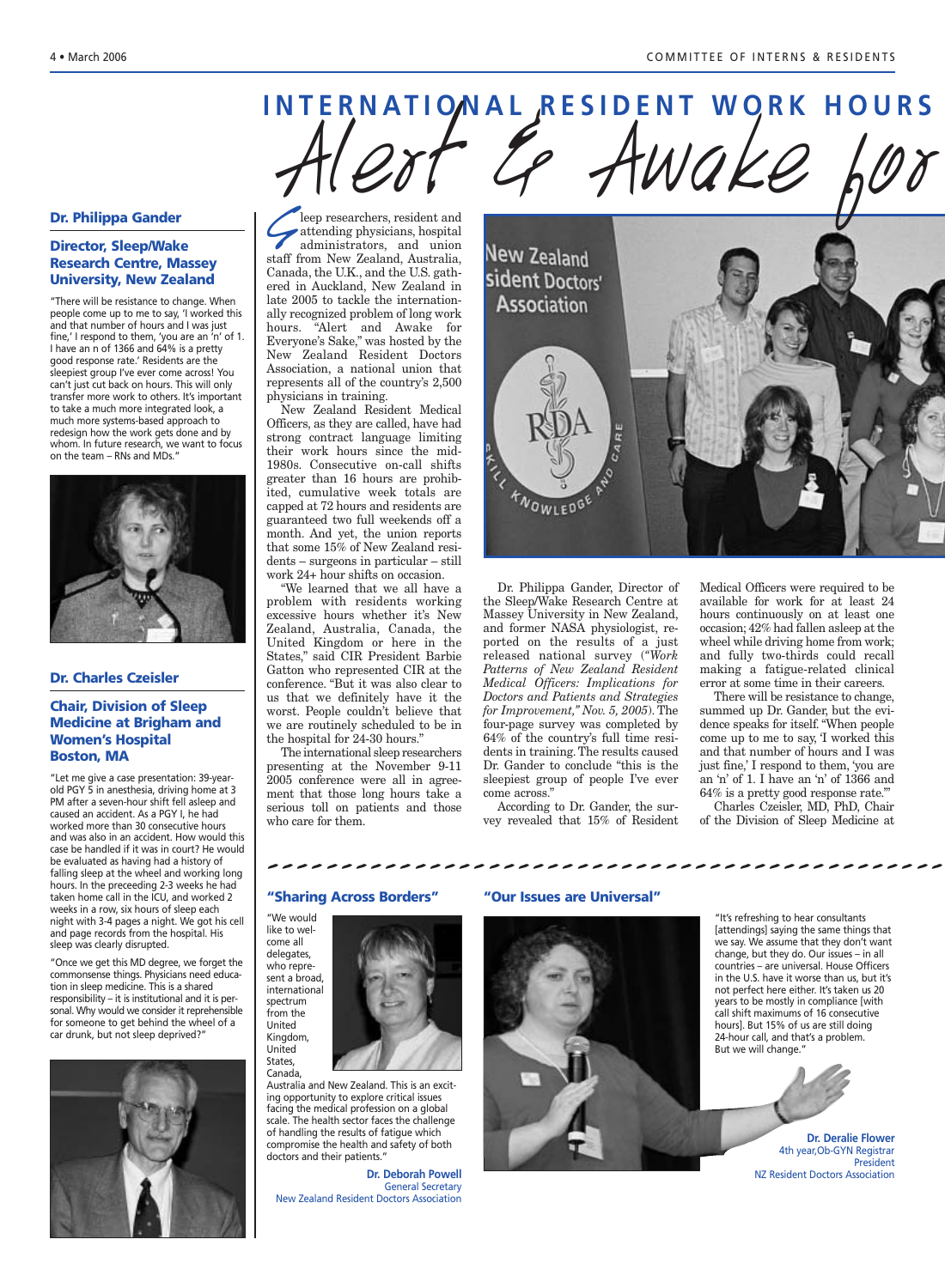# **CONFERENCE, AUCKLAND, NEW ZEALAND** CONFERENCE, AUCKLAND, NEW ZEALAND FINERENCE, AUCKLAND, NEW ZEALAND



Brigham and Women's Hospital in Boston and Director of the Harvard Work Hours Health & Safety Group, reviewed his recently published research in the *New England Journal of Medicine*. Dr. Czeisler stressed researchers' conclusion – that while resident work hour shifts in the U.S. of 24 to 30 consecutive hours may be approved by the Accreditation Council on Graduate Medical Education (ACGME), they are not safe.

Other conference speakers included Dr. Elisabeth Paice, who oversees graduate medical education for over 8,000 residents in London. She described the challenge of working to come into compliance with the

European Union Working Time Directive, which currently limits residents to no more than 56 hours per week (by 2009 the figure must go down to 48 hours). The directive has caused hospital administrators and medical educators to re-think how patients are taken care of, how the work gets done and how best to teach doctors in training so that the length of their training is not increased.

The three-day conference gave participants ample time to share experiences and to learn that there were as many different approaches to limiting resident work hours as there were countries represented. In Canada, for example, all residents mg to come mto compilance with the canada, for example, all residents dentitying problems and solutions.

are organized, with one union for each province. Hours are then set through the provincial collective bargaining agreements. In New Zealand, hours are governed by the residents' national contract and by national occupational health and safety language. In Australia, the Australian Medical Association has also developed a comprehensive 'code of practice' for hours of work, but it does not specify an hours limit nor is it enforceable. In the United Kingdom, where residents are also all unionized, the EU's Working Time Directive does have the force of law. In the U.S. the accrediting body overseeing graduate medical education has set hours limits but they are very long (on-call shifts of 24 plus 6 are permissible and commonplace) and not effectively enforced.

Asked what most impressed him about the international hours conference, CIR Executive Vice President Simon Ahtaridis, MD, who attended along with Dr. Gatton and CIR national staff Mark Levy and Sandy Shea, said he was "struck by the degree of organization house officers in other countries have compared to here in the U.S.

"We are far behind them in being able to develop evidence-based guidelines for resident work hours that are safe for patients and ourselves," said Dr. Ahtaridis. "Having all housestaff unionized really allows for a much greater impact on policy. They are able to engage in serious dialogue with high level government officials, hospital administrators and senior physicians, who are all working on identifying problems and solutions."

#### **Dr. John P. Collins**

#### **Dean of Education, Royal Australasian College of Surgeons**

"I have a passion to do something about hours and training. I can assure you not everyone wants the system [of training physicians] to stay the same. It nearly destroyed me, my wife, and my marriage. According to the Australian Medical Association (AMA)'s "Risk Form" – a survey geared to identifying residents who are working unsafe hours, 45% of the 178 surgical trainees fell into the high risk category, that is, who were working more than 100 hours per week. Our goals – and why we care about resident work hours – are high quality patient care, improved training and improved house officer well-being."



#### **Dr. Elisabeth Paice**

#### **Dean Director, London Deanery United Kingdom**

"Teams are the answer to so much of what's wrong. It's the idea that you sit down with a multidisciplinary group to discuss what is to happen with each patient. That is more valuable than one person's non-reflective just 'being around.' The old style team residents in the hospital for hours on end is gone. In the airline industry, for example, the team forms as they walk into the cockpit. We are professionals because of our training, our skills and we can move into a situation and work as a team. In other industries, people learn how to do this. We have to let go of some things in the past that were great. We do have to do things differently. What are physicians doing after hours? For example, on Saturday and Sunday there may be no phlebotomist in the hospital, so the second resident on call gets called in to do phlebotomy. We need to get real — there's no advantage to a house officer's training here!"



#### **"We are a High-Risk Group"**

"There is comfort in knowing everyone else has the same problems and everyone – all countries – are trying to find solutions, for example, Dr. Czeisler's car crash study. We all know the anec-



dotes, but I've never actually seen the data before. Now I understand the science of why it happens. In Australia, we have a campaign about drunk driving and driving when you're too tired, but it doesn't target doctors. We are a high-risk group because of the long hours we work and the fact that we have to drive from site to site and rotation to rotation. There is a role for the employer to take the initiative with taxi vouchers or staff buses. The Hospital should provide these things because we are too tired to assess our own fatigue."

**Dr. Nada Hamad** 2nd year, Internal Medicine President, Resident Medical Officers Assoc. New South Wales, Australia

#### **"Now We Have Some Ideas"**

"I'm going back home to Canada with a few ideas for pilot projects. The speakers made me think again about the problem of long hours and addressing it in new ways. For us the traditional schedule is 1 in 3 or 1 in 4. Shift work is nowhere in our collective agreement. There are no consecutive

hours limitations – no way to intervene. Now we have some ideas for how to address this. We could, for example, go to the hospital administration and

propose Dr. Czeisler's

16-hour, 4 day shifts [interventional schedule identified in NEJM article as reducing intern errors in a medical ICU setting]. If you go to the Administration, identify a problem and then identify a solution it's much better. Now we have something to propose and the evidence to back it up."

**Dr. Martin Bernier** 3rd year, Internal Medicine President Federation of Medical Residents in Quebec

#### **"Unionization = Greater Impact on Policy"**

"I was struck by the degree of organization house officers in other countries have compared to here in the U.S. We are far behind them in being able to develop evidence-



**Dr. Simon Ahtaridis** 3rd year, Internal Medicine Executive Vice President Committee of Interns and Residents/ SEIU, USA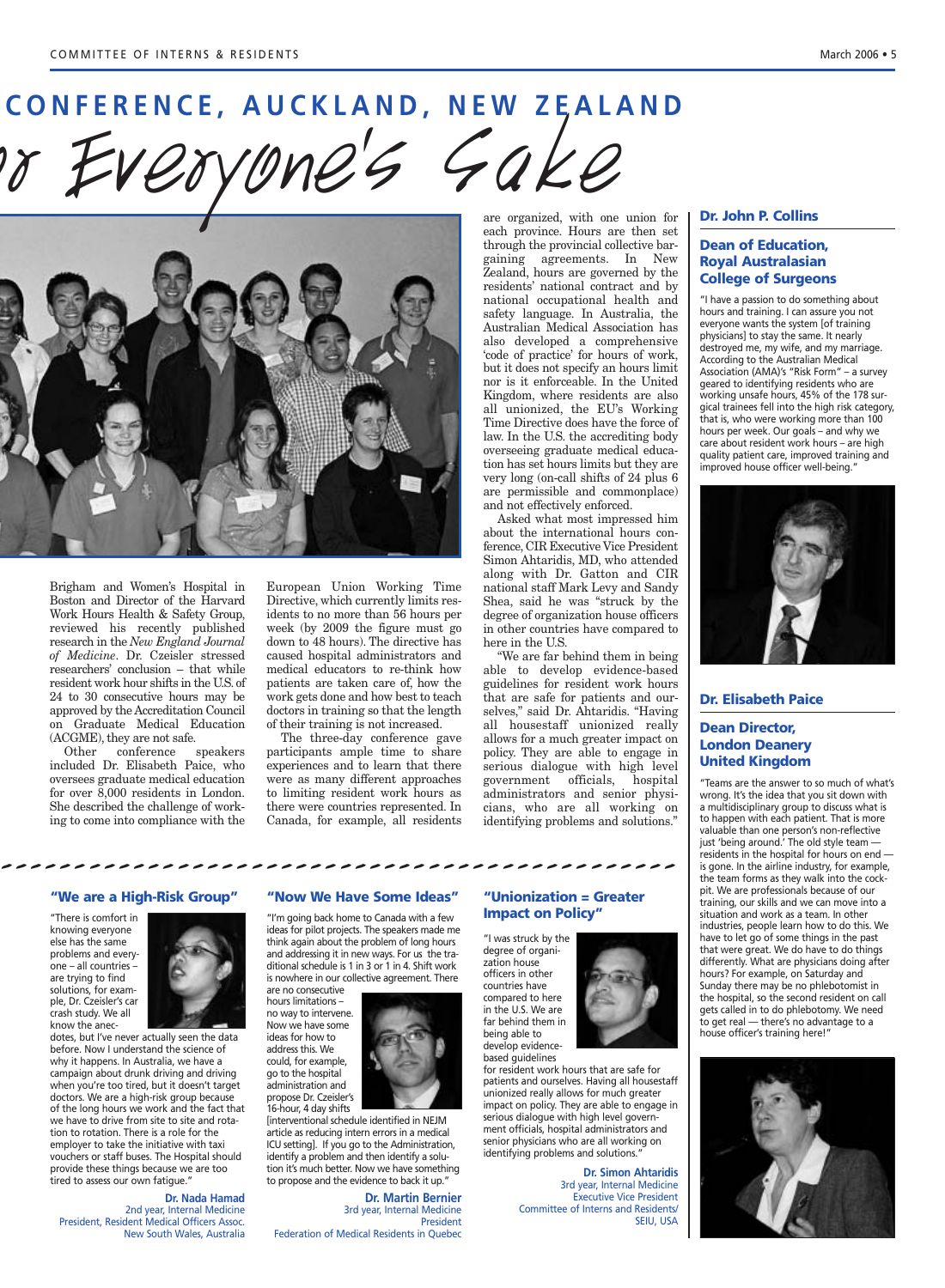# **PATIENT AND RESIDENT RIGHTS**

### *In Florida:*  **Residents Speak Up at Miami's Jackson Memorial Hospital**

"Imagine, if you can, sitting down with a colleague discussing an evaluation of a patient. Now imagine ten seconds later you have been violently and unexpectedly knocked from your chair…" Dr. Janetta Cureton, a CIR

**"To have a resident tell them about her own experiences was eye-opening." — Dr. Seema Chandra, PGY 3**

member in the Psychiatry Department at Jackson Memorial Hospital,who has been assaulted twice in the past few months by psychiatric patients, shared her experience at a Public Health Trust Board Meeting on January 23rd, 2006.

One month earlier, Miami-Dade County Commissioners Rebecca Sosa and Natacha Seijas joined CIR members Seema Chandra, MD, a PGY 3 in Med-Peds and CIR Vice Pres. Zachary Pearson-Martinez, MD, for a walk through the hospital. Alongside Local 1991/SEIU members and officers, which includes nurses, social workers, and attending physicians, the residents discussed patient care and safety issues with the Commissioners. The Jackson Memorial CIR contract, which covers 1,000 residents, is currently up for negotiation.

Reflecting on her role as a CIR delegate, Dr. Chandra said, "I became a leader in CIR because I wanted to improve the lot of residents and patients at my hospital.Through CIR, I've had many unique experiences, such as the opportunity to meet with



On a "walk through" tour with Commissioner Natacha Seijas (center), are SEIU L.1991 members and officers and (far right) CIR Drs. Seema Chandra and Zachary Pearson-Martinez.

some of our County Commissioners and members of the Public Health Trust. I have tried my best to open their eyes to the realities of patient care and resident work hours at our institution. Most of these people are not involved in patient care on a daily basis, and are not familiar with the process of medical education and training. To have a resident tell them about her own experiences—both as a patient and a health care provider was informative and eye-opening.

"While my primary responsibility as a CIR leader is to negotiate the best possible working conditions for my fellow residents, I also feel we have a responsibility to our patients."

## *In New York:*  **Talking Back to the Commission**

NY Governor George Pataki and the NY State Legislature established the *Commission on Health Care Facilities in the 21st Century* in April 2005 to rein in health care spending throughout the state. The commission's mandate is to reduce spending and hospital capacity by up to onethird, mainly by closing hospitals and nursing homes. Its appointed members primarily come from the world of finance and not health care. The commission has begun its work with the erroneous premise that there is "excess capacity," in the form of unused beds, throughout the state.

"It is an extremely powerful, and unaccountable commission — their recommendations automatically become law within 30 days, unless rejected *in their entirety* by the state Legislature," said CIR Pres. Barbie

**"Many of my patients will fall through the cracks if there are more closings." —Dr. Marino Tavarez, CIR VP** 

Gatton, MD. "CIR swung into action immediately, consulting with health care experts to learn the history of such commissions and joining together with patient, health care, religious, labor and community groups to form a coalition. The coalition established criteria for hospital closings to ensure that they are not aimed at the most vulnerable populations, and we are working to ensure that there is public discourse



CIR Pres. Barbie Gatton, MD, at an Albany press conference.

on health care needs and the role of this commission," she said.

In January, four CIR Executive Committee Members traveled to Albany, NY with the *Save Our Safety Net Campaign* coalition to hold a press conference and attend one of the commission's meetings. The coalition has been attending every meeting, sending letters to the commissioners, and publicizing the work of the commission. CIR NY

Vice Pres. Marino Tavarez, MD, told the Albany press, "As a family doctor, I spend most of my time in clinic. I suspect many of my patients will just fall through the cracks if there are additional hospital closings. They are too sick to take three buses to get to another hospital. They will simply stop seeking care, and lose that last option, the local emergency room. This needs to be part of the consideration of this commission – where will these patients go?"

"The health of the community is at stake," said Dr. Gene Lui, CIR NY Vice Pres., explaining why he came to Albany, and why the coalition's work is ongoing and important. Dr.Ayodele Greene, also a NY CIR Vice Pres., added that she was disheartened to see the commission operating without input from doctors, hospital administrators or patients, and in such a rushed timeframe – with their entire study lasting only 18 months and their final recommendations set to be issued in December of 2006.

## *In California:* **An Idea Whose Time Has Come — Health Care for Working Families**

CIR members in Northern California have been advocating for the Worker's Health Care Security Act, which would provide health insurance for working people in San Francisco County. "As frontline providers of health care for the uninsured and underinsured, every day we see families who delay treatment due to lack of insurance, and then flood the county's emergency rooms as their source of primary care," said CIR Vice Pres. Christine Dehlendorf, a Family Medicine physician at San Francisco General Hospital, in her testimony on behalf of the legislation

at a public hearing at City Hall.

She was joined in her efforts by other residents from her hospital, who have been sending post cards, phoning legislators, and using eactivism to get out the word about this innovative way to address the health care crisis in our country. The Worker's Health Care Security Act would require San Francisco businesses that employ 20 or more workers to provide health insurance for their employees. It was introduced by Tom Ammiano, of the S.F. Board of Supervisors, as a way to ensure that both full-time and part-

**"Every day we see families who delay treatment due to lack of insurance, and then flood the county's ERs as their source of primary care." —Dr. Christine Dehlendorf, CIR VP**  

time workers have health coverage, and that the enormous cost of emergency medicine for the uninsured be more equitably paid for. While the cost is currently paid for by taxpayers, this act would ensure that businesses also pay their fair share.

At presstime, S.F. Mayor Gavin Newsom had come up with his own version of a health access plan, which would be less costly to business. Community and health care activists, including CIR members, hope that the Mayor and Board of Supervisors will together come up with a plan that provides greater health care access for the working people of San Francisco. Stay tuned for an update in our next issue.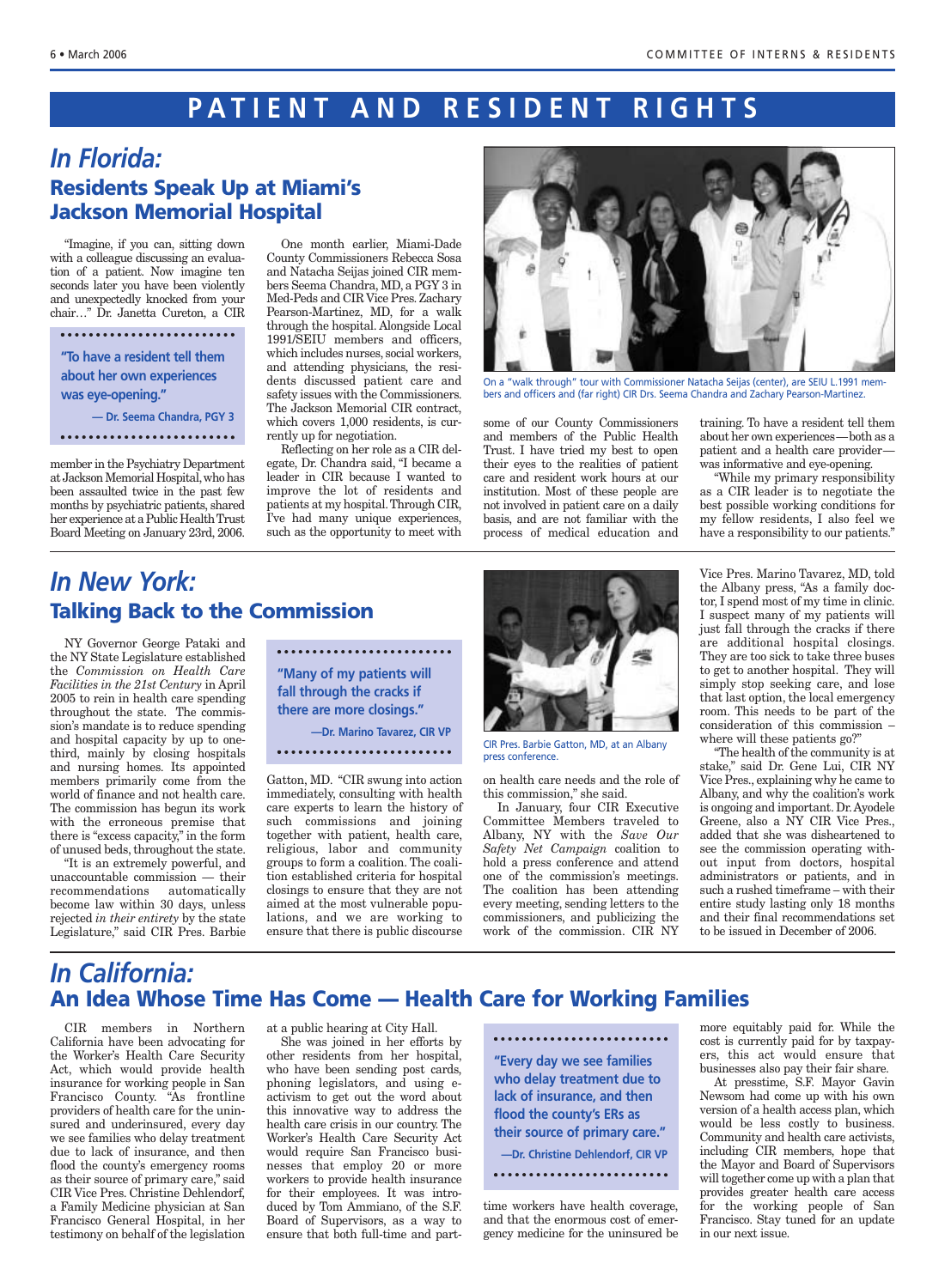# **New Contract at Oakland, Ca.'s Highland Hospital**

**The 110 CIR members at Highland<br>
<b>The Hospital in Northern California**<br> **The ratified a new contract on**<br> **January 20, 2005, after long and** he 110 CIR members at Highland Hospital in Northern California ratified a new contract on hard negotiations. Dr. Nailah Thompson, a PGY 2 in Internal Medicine declared herself "ecstatic" with the new contract. "Two things that were most important to residents were maintaining the Patient Care Fund, which gives residents the ability to purchase things we need in our everyday patient care, and salaries that will keep our program competitive with other programs,



ensuring that we can continue to attract quality physicians who choose Highland as their first choice, and not their last resort," said Dr. Thompson.

Highlights of the new contract include salary increases of 3% in March 2006; 4% in March 2007; 4% in March 2008; and 3.75% in 2009 for all residents, with an additional \$1,000 for graduating PGY4s, \$700 for PGY 3s, and .5% for interns. Although administration had hoped to save money by discontinuing the Patient Care Fund, residents would not give up on it. It will receive an infusion of \$100,000 over the life of the contract. "We have purchased things such as ultrasound machines, electronic electrocardiogram and echocardiogram software so that patient tests are available online 24 hours a day to aid in making critical treatment decisions," Dr. Thompson said.

Residents used a variety of creative strategies to first, keep their hospital funded, helping to pass Measure A which provided taxpayer money for health care in Alameda County, and second, win this strong contract. There were informational



pickets, coordinated meetings with all the other unions in the facility, buttons to keep the campaign visible to administration and patients, and a final touch was personalized Christmas cards to the hospital's Board of Trustees with the not-sosubtle message, "All I want for Christmas is my Union Contract." Perhaps the holiday cards were the final *coup de grace*, because it was just at that time that the hospital came through with what residents were looking for in their contract.

Other features of the new contract include an increase in the relocation allowance, and maintaining the disability insurance and education bonus. "You have to be firm on the things that are important to you and your patients, and not settle too quickly," was Dr. Thompson's takeaway message from this arduous, but ultimately rewarding contact campaign. "And, you have to be patient," she added.

# **CIR Supports Evidence-Based Standard for Resident Work Hours**

S Ince July of 2003 when the<br>
ACGME came out with guide-<br>
lines on resident work hours, ince July of 2003 when the ACGME came out with guidethere has been a flurry of new research that spells out the dangers —to patients and residents—of what is currently allowable: working 24 hours at a stretch, with an additional 6 hours tacked on for didactics and continuity of care.

"The ACGME work hour limits were based on precedent and tradition rather than evidence from sleep research," said CIR Exec. Vice Pres. Simon Ahtaridis, a PGY 3 in Internal Medicine at Cambridge Hospital in Massachusetts. "Recently published evidence suggests that the limitations are woefully inadequate."

With new research published by the Harvard Work Hours Group in the *New England Journal of Medicine* in 2004 and 2005, and

additional studies published in the journals such as *SLEEP* and *JAMA*, we have learned that:

- being awake for 24 hours produces deterioration equivalent to a 0.1% blood alcohol content;<sup>1</sup>
- residents working a traditional Q3 schedule suffered twice as many attentional failures, and made 36% more serious errors than residents on an alternate schedule limiting consecutive hours to 16;  $2$
- residents driving home post-call had twice the risk of being involved in a serious car crash than control groups. <sup>3</sup> Residents may now face civil and criminal liabilities for "driving while drowsy," even though they are scheduled to work those hours by their hospitals; and
- in a poll, 86% of patients said



New Contract at Oakland, Ca.'s Highland Hospital<br>| Photos: Contract at Oakland, Ca.'s Highland Hospital<br>| Circle State of International State of International State of International State of International State of Internat

From left, CIR Pres. Barbie Gatton, Dr. Landrigan, AMSA leaders Tom Ricart and Danielle Bertoni, and CIR NJ VP Cristin McKenna, at UMDNJ in Newark, N.J.

they would be extremely anxious if they knew their surgeon had been awake for 24 hours; 70% would ask for a different doctor.<sup>4</sup>

Dr. Christopher Landrigan, Director of the Sleep and Patient Safety Program at Brigham and Women's Hospital, presented his findings to CIR's Executive Committee in December 2005, and to UMDNJ-NJ Medical School on January 25, 2006. In an editorial in *SLEEP* in November, 2005, he wrote that, "Residents working 30 hours in a row under the current guidelines of the ACGME perform as poorly as if intoxicated. The intelligent, motivated, highly-educated graduates that our medical schools produce are reduced by an overnight 24-hour shift to a fraction of their intellectual selves. Our patients are endangered by their work hours. And…our trainees' themselves and the general public are endangered by residents' driving home after shifts of more than 24 hours."

#### **The Case for 16 Hours**

Believing that medicine should be informed by evidence-based research, CIR's Executive Committee decided at its Fall 2005 meeting to begin to advocate for the 16-hour work guidelines that have been scientifically shown to provide the best in patient care. "We are asking for the necessary resources, and scheduling to ensure that work hour guidelines are consistent with the highest quality care, medical training and resident well-being," said CIR Pres. Barbie Gatton, MD.

*CIR News*, and the website www.hourswatch.org, (a joint project



of CIR and AMSA), have been profiling the innovative programs that are helping to bring about resident work hour changes in line with today's research. For CIR Sec'y-Treas. Rajani Bhat, her experience as an Internal Medicine resident at Lincoln Hospital in the Bronx has been enough to turn her into a forceful advocate for this change. "We work no more than 16-hours at a time, and that goes for all departments at my hospital, with the exclusion of Surgery. When I have to rotate to another hospital and work 24 hours straight, I realize just how impaired I am." The downside of her program's scheduling is that there are fewer full weekends off, but in her estimation, it is more than worth the trade-off to know she is not harming any patients due to sheer exhaustion.

- 2 *NEJM*, 2004; 351:1838-1848.
- 3 *NEJM*, 2005; 352:125-134.
- 4 National Sleep Fdn., 2002; www.sleepfoundation.org/press/ index.php?secid=&id=223.

<sup>1</sup> *Nature*, 1997; 88:235.